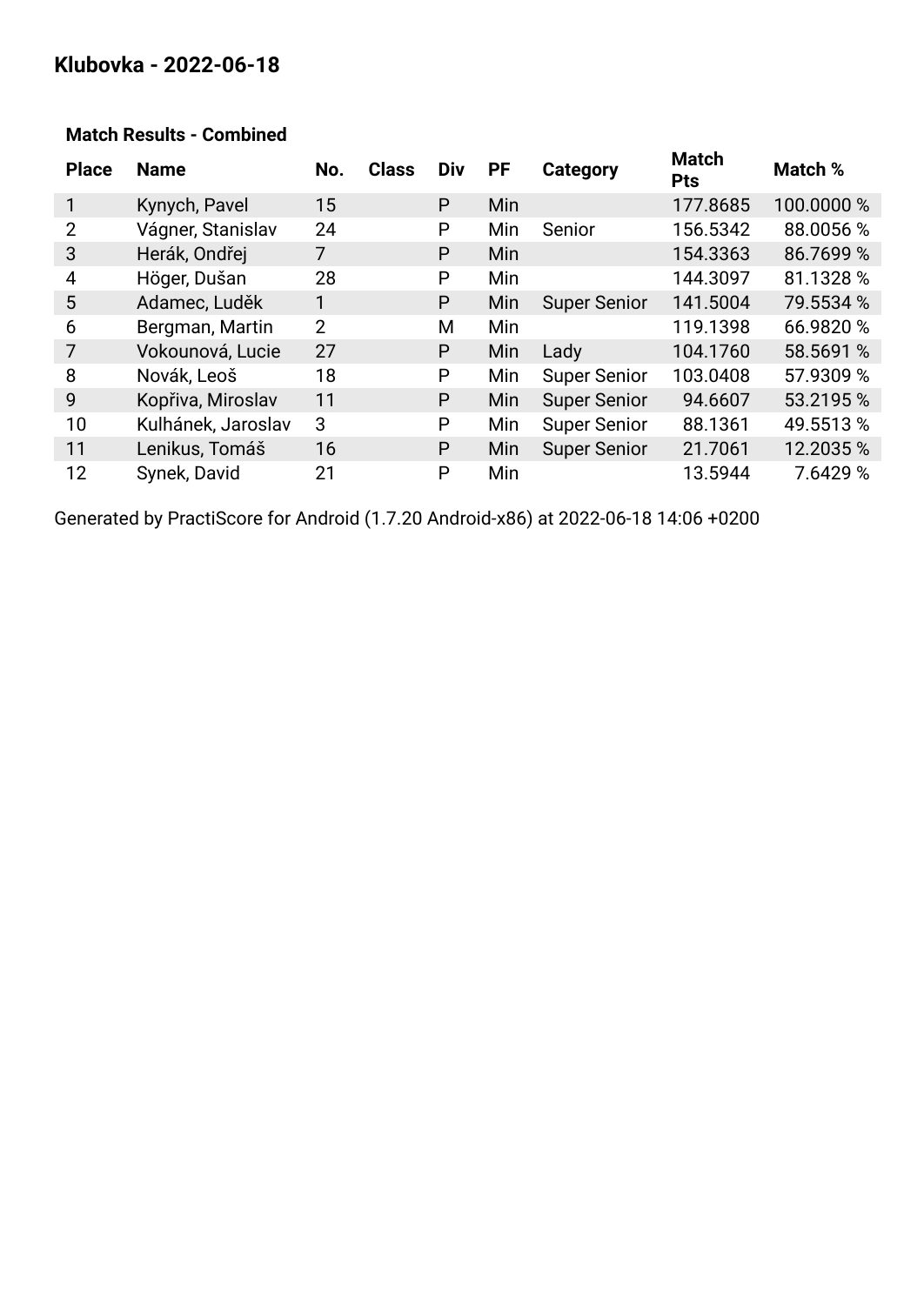## **Klubovka - Odpočívadlo - 2022-06-18**

| <b>Place</b> | <b>Name</b>        | No.            | <b>Class</b> | Div | <b>PF</b>  | <b>Points</b> | Pen          | <b>Time</b> | Hit<br><b>Factor</b> | <b>Stage</b><br><b>Pts</b> | Stage % |
|--------------|--------------------|----------------|--------------|-----|------------|---------------|--------------|-------------|----------------------|----------------------------|---------|
|              | Herák, Ondřej      | 7              |              | P   | Min        | 56            | 0            | 21.12       | 2.6515               | 60.0000                    | 100.00% |
| 2            | Kynych, Pavel      | 15             |              | P   | Min        | 58            | 0            | 22.68       | 2.5573               | 57.8685                    | 96.45%  |
| 3            | Adamec, Luděk      |                |              | P   | Min        | 54            | $\mathbf{0}$ | 21.30       | 2.5352               | 57.3682                    | 95.61%  |
| 4            | Höger, Dušan       | 28             |              | P   | Min        | 56            | 0            | 24.54       | 2.2820               | 51.6381                    | 86.06%  |
| 5            | Vágner, Stanislav  | 24             |              | P   | Min        | 56            | $\mathbf{0}$ | 25.28       | 2.2152               | 50.1266                    | 83.54 % |
| 6            | Bergman, Martin    | $\overline{2}$ |              | М   | Min        | 52            | 0            | 26.63       | 1.9527               | 44.1865                    | 73.64 % |
| 7            | Novák, Leoš        | 18             |              | P   | Min        | 58            | $\mathbf{0}$ | 30.56       | 1.8979               | 42.9469                    | 71.58 % |
| 8            | Kulhánek, Jaroslav | 3              |              | P   | <b>Min</b> | 42            | 0            | 23.61       | 1.7789               | 40.2541                    | 67.09 % |
| 9            | Vokounová, Lucie   | 27             |              | P   | Min        | 44            | 20           | 19.82       | 1.2109               | 27.4009                    | 45.67 % |
| 10           | Lenikus, Tomáš     | 16             |              | P   | Min        | 44            | 0            | 45.87       | 0.9592               | 21.7061                    | 36.18 % |
| 11           | Kopřiva, Miroslav  | 11             |              | P   | <b>Min</b> | 49            | 10           | 46.41       | 0.8403               | 19.0156                    | 31.69%  |
| 12           | Synek, David       | 21             |              | P   | Min        | 41            | 30           | 18.31       | 0.6008               | 13.5944                    | 22.66 % |

#### **Stage Results - Combined**

Generated by PractiScore for Android (1.7.20 Android-x86) at 2022-06-18 14:08 +0200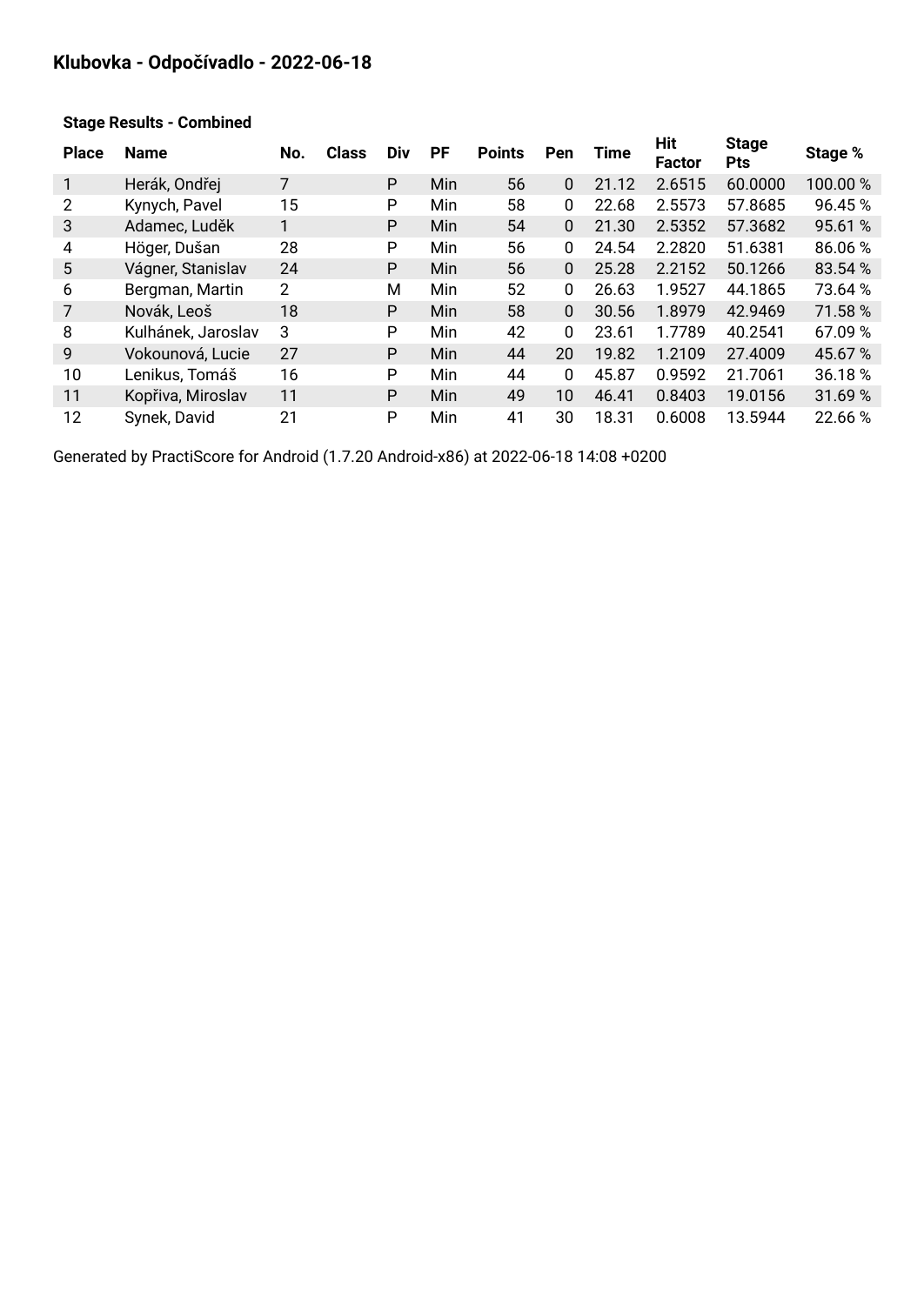# **Klubovka - Odpočívadlo - 2022-06-18**

**Stage Results - Review**

| <b>Name</b>        | Member# | <b>Squad</b> | <b>Class</b> | Category            | Div | <b>PF</b>  | A  | C. | D                        | м | <b>NS</b> | <b>Proc</b> | ΑP                       | Time  | Hit<br><b>Factor</b> | TOD         |
|--------------------|---------|--------------|--------------|---------------------|-----|------------|----|----|--------------------------|---|-----------|-------------|--------------------------|-------|----------------------|-------------|
| Adamec, Luděk      |         |              |              | <b>Super Senior</b> | P   | Min        | 9  | 3  |                          |   |           |             | $\sim$                   | 21.30 | 2.5352               | 06-18 09:59 |
| Bergman, Martin    | 2       |              |              |                     | M   | Min        | 8  | 4  |                          |   |           |             | $\overline{\phantom{0}}$ | 26.63 | 1.9527               | 06-18 10:03 |
| Herák, Ondřej      |         |              |              |                     | P   | Min        | 10 |    |                          |   |           |             | $\blacksquare$           | 21.12 | 2.6515               | 06-18 09:34 |
| Höger, Dušan       | 28      |              |              |                     | P   | Min        |    |    |                          |   |           |             | ۰.                       | 24.54 | 2.2820               | 06-18 09:37 |
| Kopřiva, Miroslav  | 11      |              |              | <b>Super Senior</b> | P   | <b>Min</b> | 9  |    |                          |   |           |             | $\sim$                   | 46.41 | 0.8403               | 06-18 09:40 |
| Kulhánek, Jaroslav | 3       |              |              | <b>Super Senior</b> | P   | Min        | 4  |    |                          |   |           |             | ۰                        | 23.61 | 1.7789               | 06-18 09:43 |
| Kynych, Pavel      | 15      |              |              |                     | P   | Min        |    |    |                          |   |           |             | $\blacksquare$           | 22.68 | 2.5573               | 06-18 09:45 |
| Lenikus, Tomáš     | 16      |              |              | <b>Super Senior</b> | P   | Min        | 4  | 8  |                          |   |           |             | $\overline{\phantom{0}}$ | 45.87 | 0.9592               | 06-18 09:48 |
| Novák, Leoš        | 18      |              |              | <b>Super Senior</b> | P   | <b>Min</b> | 11 |    |                          |   |           |             | $\blacksquare$           | 30.56 | 1.8979               | 06-18 09:50 |
| Synek, David       | 21      |              |              |                     | P   | Min        |    |    |                          | 3 |           |             | $\overline{\phantom{0}}$ | 18.31 | 0.6008               | 06-18 09:53 |
| Vokounová, Lucie   | 27      |              |              | Lady                | P   | Min        |    | 3  | $\overline{\phantom{a}}$ | 2 |           |             | $\blacksquare$           | 19.82 | 1.2109               | 06-18 09:55 |
| Vágner, Stanislav  | 24      |              |              | Senior              | P   | Min        | 10 | 2  |                          |   |           |             | ۰                        | 25.28 | 2.2152               | 06-18 09:57 |

Generated by PractiScore for Android (1.7.20 Android-x86) at 2022-06-18 14:09 +0200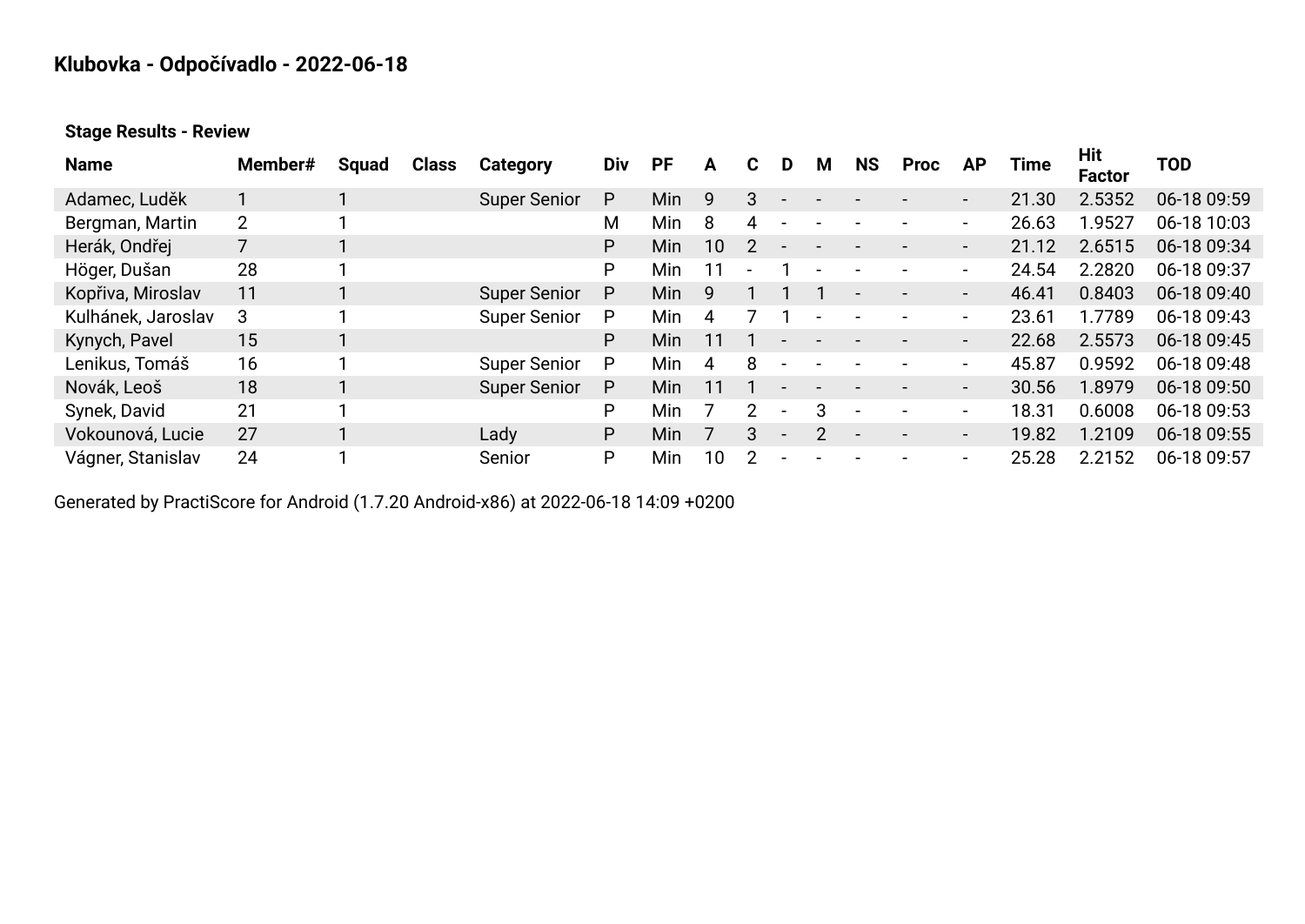#### **Klubovka - Obchodní centrum - 2022-06-18**

| <b>Place</b> | <b>Name</b>        | No. | <b>Class</b> | Div | <b>PF</b>  | <b>Points</b> | Pen          | <b>Time</b> | Hit<br><b>Factor</b> | <b>Stage</b><br><b>Pts</b> | Stage % |
|--------------|--------------------|-----|--------------|-----|------------|---------------|--------------|-------------|----------------------|----------------------------|---------|
|              | Kynych, Pavel      | 15  |              | P   | Min        | 54            | 0            | 19.30       | 2.7979               | 60.0000                    | 100.00% |
| 2            | Kopřiva, Miroslav  | 11  |              | P   | Min        | 58            | 0            | 24.81       | 2.3378               | 50.1321                    | 83.55%  |
| 3            | Vágner, Stanislav  | 24  |              | P   | Min        | 58            | $\Omega$     | 26.75       | 2.1682               | 46.4964                    | 77.49 % |
| 4            | Höger, Dušan       | 28  |              | P   | Min        | 58            | 0            | 29.04       | 1.9972               | 42.8298                    | 71.38 % |
| 5            | Herák, Ondřej      | 7   |              | P   | <b>Min</b> | 60            | $\mathbf{0}$ | 30.55       | 1.9640               | 42.1167                    | 70.19 % |
| 6            | Bergman, Martin    | 2   |              | М   | Min        | 51            | 10           | 24.08       | 1.7027               | 36.5126                    | 60.85%  |
| 7            | Adamec, Luděk      |     |              | P   | Min        | 53            | 10           | 27.10       | 1.5867               | 34.0262                    | 56.71 % |
| 8            | Vokounová, Lucie   | 27  |              | P   | Min        | 47            | 10           | 29.13       | 1.2702               | 27.2381                    | 45.40 % |
| 9            | Novák, Leoš        | 18  |              | P   | Min        | 58            | $\mathbf{0}$ | 53.58       | 1.0825               | 23.2135                    | 38.69%  |
| 10           | Kulhánek, Jaroslav | 3   |              | P   | Min        | 54            | 0            | 56.55       | 0.9549               | 20.4775                    | 34.13%  |
| 11           | Synek, David       | 21  |              | P   | Min        | 29            | 50           | 42.48       | 0.0000               | 0.0000                     | 0.00%   |
| 12           | Lenikus, Tomáš     | 16  |              | P   | <b>Min</b> | 17            | 70           | 74.63       | 0.0000               | 0.0000                     | 0.00 %  |

#### **Stage Results - Combined**

Generated by PractiScore for Android (1.7.20 Android-x86) at 2022-06-18 14:09 +0200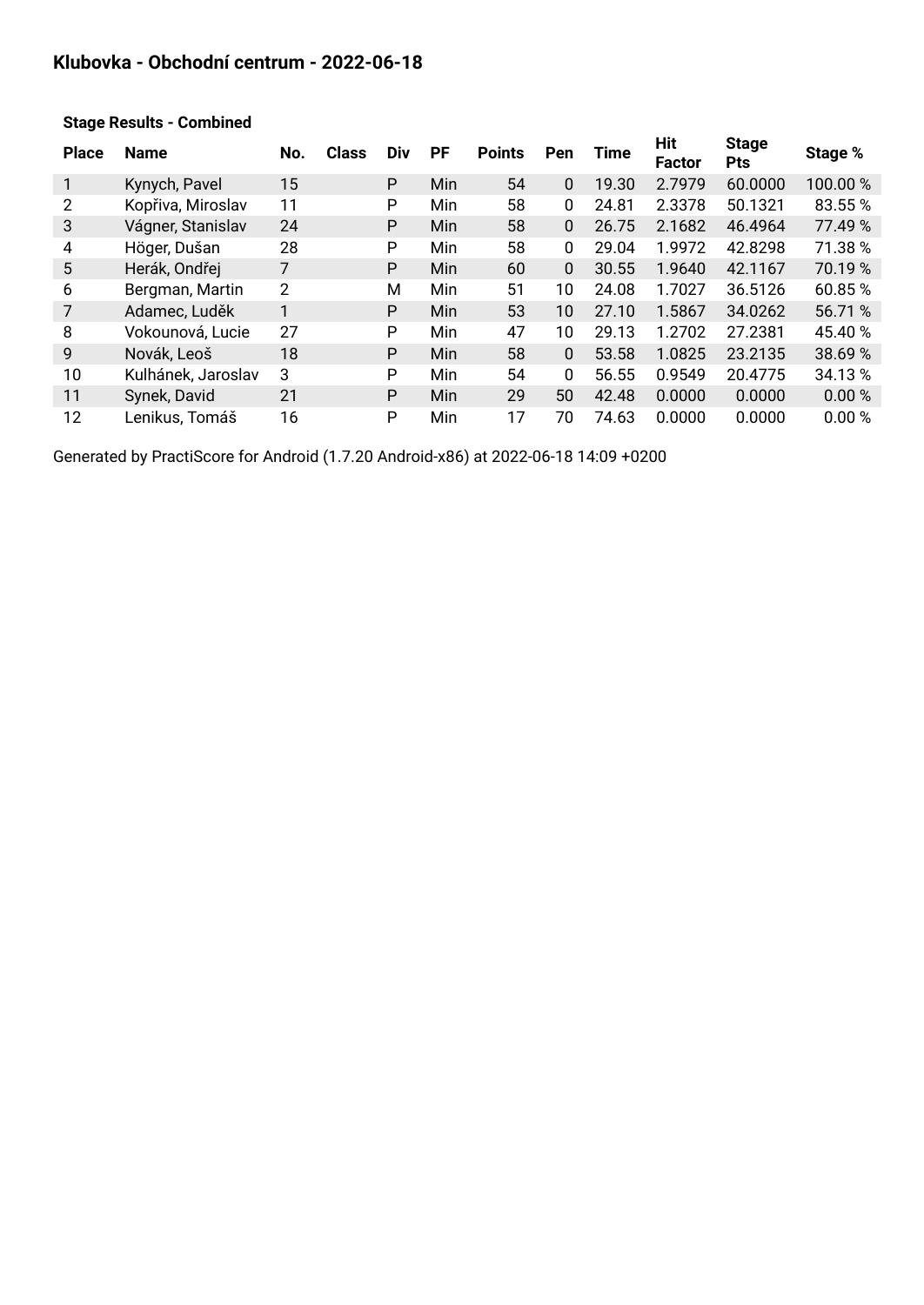### **Klubovka - Obchodní centrum - 2022-06-18**

#### **Stage Results - Review**

| <b>Name</b>        | Member#        | Squad | <b>Class</b> | Category            | Div | <b>PF</b> | A  | C.                       | D | м | <b>NS</b> | <b>Proc</b> | <b>AP</b>                | Time  | Hit<br><b>Factor</b> | <b>TOD</b>  |
|--------------------|----------------|-------|--------------|---------------------|-----|-----------|----|--------------------------|---|---|-----------|-------------|--------------------------|-------|----------------------|-------------|
| Adamec, Luděk      |                |       |              | <b>Super Senior</b> | P   | Min       | 10 |                          |   |   |           |             | $\blacksquare$           | 27.10 | .5867                | 06-18 10:32 |
| Bergman, Martin    | $\overline{2}$ |       |              |                     | Μ   | Min       | 9  | $\mathcal{P}$            |   |   |           |             | -                        | 24.08 | .7027                | 06-18 10:33 |
| Herák, Ondřej      |                |       |              |                     | P   | Min       | 12 |                          |   |   |           |             | $\blacksquare$           | 30.55 | 1.9640               | 06-18 10:36 |
| Höger, Dušan       | 28             |       |              |                     | P   | Min       |    |                          |   |   |           |             | -                        | 29.04 | .9972                | 06-18 10:38 |
| Kopřiva, Miroslav  | 11             |       |              | <b>Super Senior</b> | P   | Min       |    |                          |   |   |           |             | $\blacksquare$           | 24.81 | 2.3378               | 06-18 10:14 |
| Kulhánek, Jaroslav | 3              |       |              | <b>Super Senior</b> | P   | Min       | 10 |                          |   |   |           |             | ۰                        | 56.55 | 0.9549               | 06-18 10:16 |
| Kynych, Pavel      | 15             |       |              |                     | P   | Min       | 10 |                          |   |   |           |             | $\overline{\phantom{a}}$ | 19.30 | 2.7979               | 06-18 10:18 |
| Lenikus, Tomáš     | 16             |       |              | <b>Super Senior</b> | P   | Min       | っ  | 2                        |   |   |           |             | -                        | 74.63 | 0.0000               | 06-18 10:21 |
| Novák, Leoš        | 18             |       |              | <b>Super Senior</b> | P   | Min       |    |                          |   |   |           |             | $\overline{\phantom{a}}$ | 53.58 | 1.0825               | 06-18 10:23 |
| Synek, David       | 21             |       |              |                     | P   | Min       | 5  |                          |   | 5 |           |             | ۰                        | 42.48 | 0.0000               | 06-18 10:26 |
| Vokounová, Lucie   | 27             |       |              | Lady                | P   | Min       | q  | $\overline{\phantom{a}}$ |   |   |           |             | $\overline{\phantom{a}}$ | 29.13 | 1.2702               | 06-18 10:27 |
| Vágner, Stanislav  | 24             |       |              | Senior              | P   | Min       |    |                          |   |   |           |             | ۰                        | 26.75 | 2.1682               | 06-18 10:29 |

Generated by PractiScore for Android (1.7.20 Android-x86) at 2022-06-18 14:10 +0200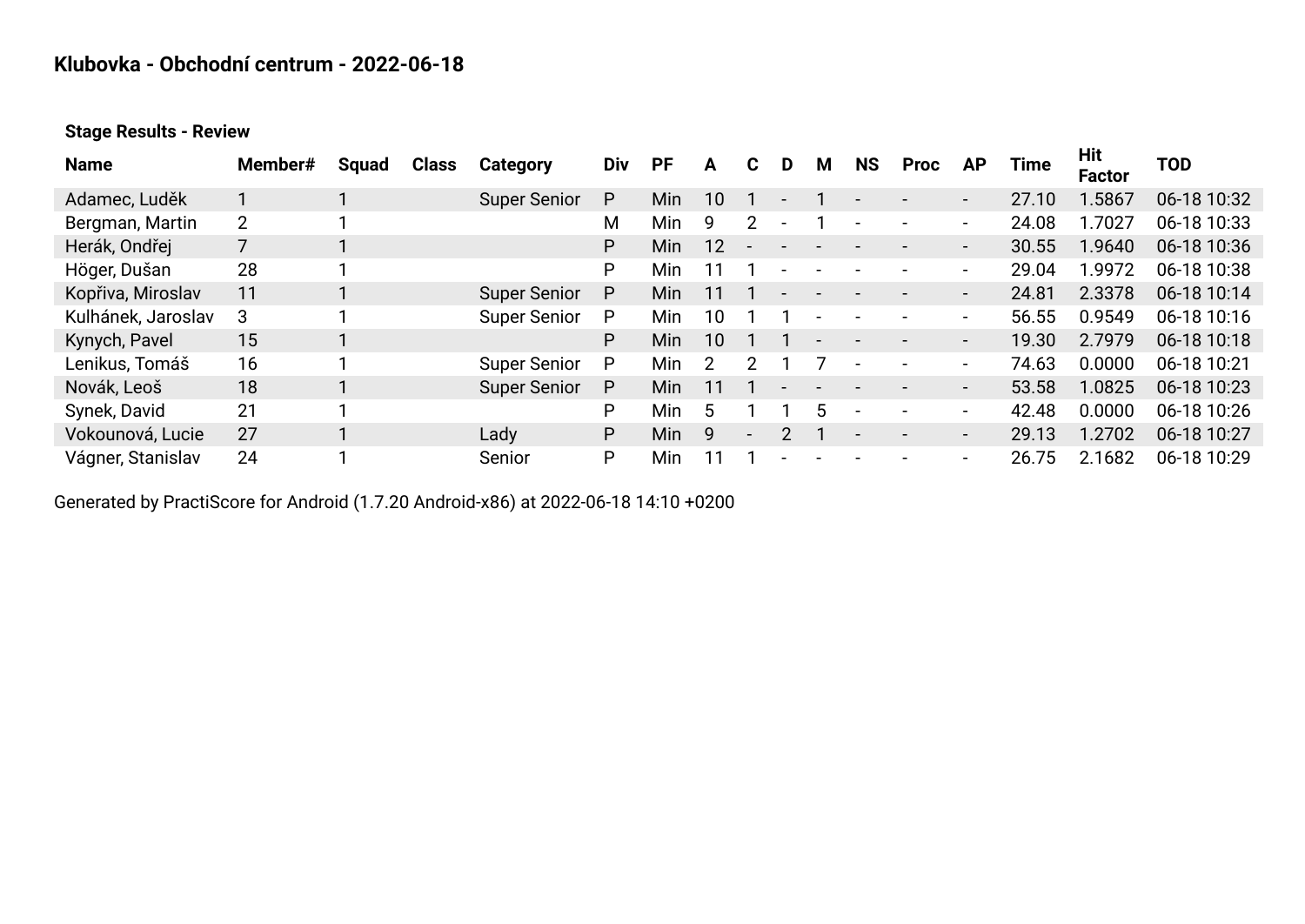#### **Klubovka - Doma za stolem - 2022-06-18**

| <b>Place</b> | <b>Name</b>        | No.            | <b>Class</b> | Div | <b>PF</b>  | <b>Points</b> | Pen          | <b>Time</b> | Hit<br><b>Factor</b> | <b>Stage</b><br><b>Pts</b> | Stage % |
|--------------|--------------------|----------------|--------------|-----|------------|---------------|--------------|-------------|----------------------|----------------------------|---------|
|              | Kynych, Pavel      | 15             |              | P   | Min        | 60            | $\mathbf{0}$ | 47.25       | 1.2698               | 60.0000                    | 100.00% |
| 2            | Vágner, Stanislav  | 24             |              | P   | Min        | 60            | 0            | 47.32       | 1.2680               | 59.9112                    | 99.85%  |
| 3            | Herák, Ondřej      | 7              |              | P   | Min        | 60            | 0            | 54.29       | 1.1052               | 52.2196                    | 87.03%  |
| 4            | Adamec, Luděk      | 1              |              | P   | Min        | 60            | 0            | 56.58       | 1.0604               | 50.1060                    | 83.51 % |
| 5            | Höger, Dušan       | 28             |              | P   | Min        | 60            | 0            | 56.88       | 1.0549               | 49.8418                    | 83.07%  |
| 6            | Vokounová, Lucie   | 27             |              | P   | Min        | 60            | 0            | 57.23       | 1.0484               | 49.5370                    | 82.56 % |
| 7            | Bergman, Martin    | $\overline{2}$ |              | M   | <b>Min</b> | 60            | 0            | 73.75       | 0.8136               | 38.4407                    | 64.07%  |
| 8            | Novák, Leoš        | 18             |              | P   | Min        | 60            | 0            | 76.87       | 0.7805               | 36.8804                    | 61.47%  |
| 9            | Kulhánek, Jaroslav | 3              |              | P   | <b>Min</b> | 60            | $\mathbf{0}$ | 103.45      | 0.5800               | 27.4045                    | 45.67 % |
| 10           | Kopřiva, Miroslav  | 11             |              | P   | <b>Min</b> | 60            | 0            | 111.12      | 0.5400               | 25.5130                    | 42.52 % |
| 11           | Synek, David       | 21             |              | P   | <b>Min</b> | 30            | 60           | 52.63       | 0.0000               | 0.0000                     | 0.00%   |
| 12           | Lenikus, Tomáš     | 16             |              | P   | Min        | 35            | 50           | 88.53       | 0.0000               | 0.0000                     | 0.00%   |

#### **Stage Results - Combined**

Generated by PractiScore for Android (1.7.20 Android-x86) at 2022-06-18 14:10 +0200